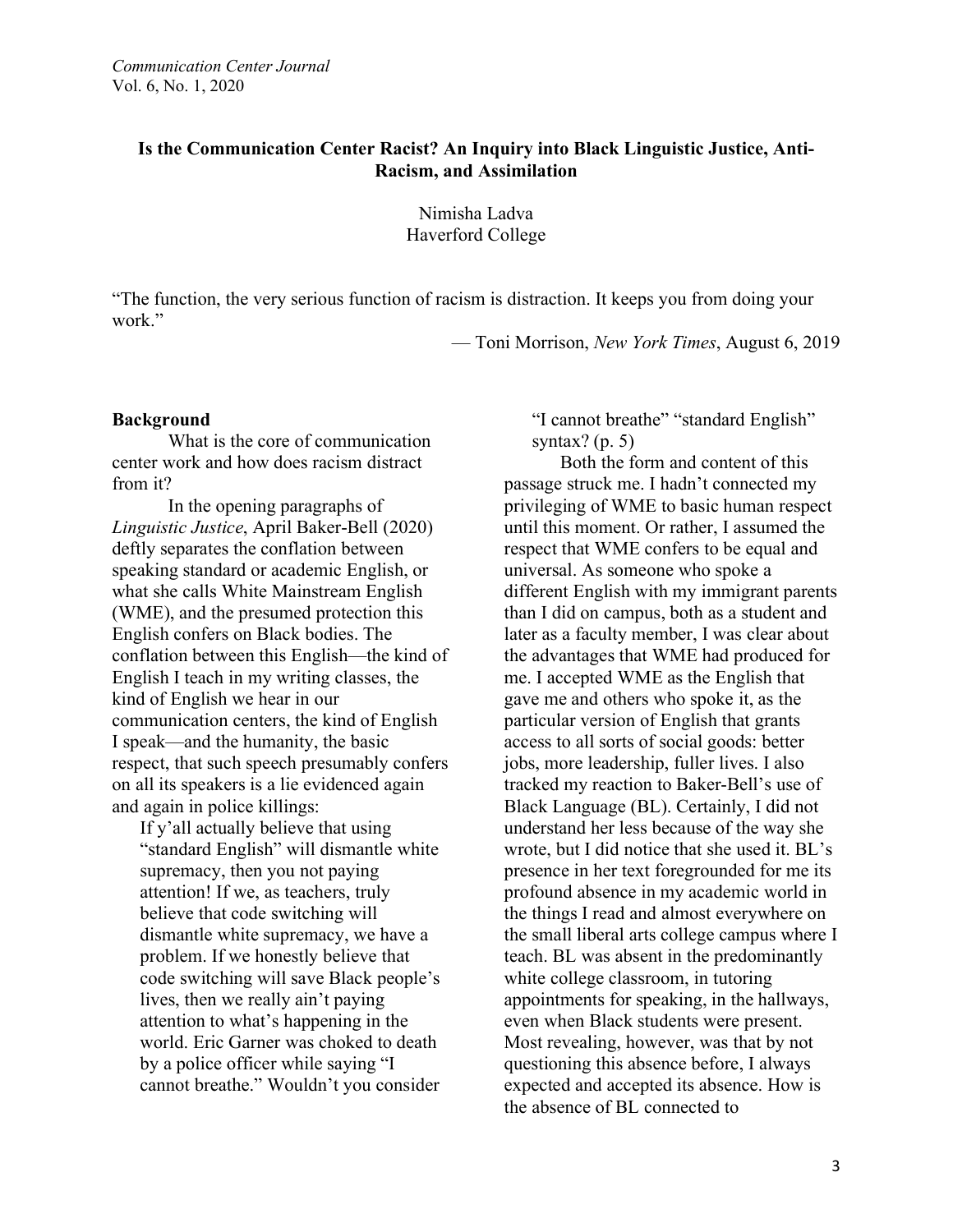communication studies and communication center work?

Writ small, the core of communication center work is to support students (and others who use our centers) to speak their truth in college and beyond. My ignorance in accepting the absence of BL, or active engagement with its absence, is a form of anti-Blackness that affects both Black and non-Black students. We owe all our students a way to understand what is at stake when we continue to tolerate the absence of BL in the communication center.

Writ large, the core of communication work is justice. This is not a paper written to shed light on what to do in individual interactions in the communication center, whatever the role the individual, whether the speaker of BL or not, plays: director, consultant, student user, or other. Put differently, this is a paper that seeks to reframe those individual interactions within a larger disciplinary context that privileges whiteness and that exists as a consequence of the enslavement of Black Africans, one of the two original sins at the center of this nation. The other sin, of course, is the genocide of Indigenous people. Indeed, I write this sitting in my office at Haverford College on land that was occupied by the Lenni Lenape peoples. I regret that this paper will not account for the specificity of how this other original sin intersects with the presence of Black people in the U.S. and the idea of the U.S. itself. I acknowledge that in limiting my scope, I enact an erasure again. I hope another scholar will remedy this deficit with their own contribution.

I believe that Laura Greenfield's (2019) work on writing centers and justice can apply to speaking centers, too:

The current paradigm of writing centers, I argue, leaves us in a bind. Our privileging of writers over righteousness risks in both small and large ways our

field's complicity in enabling or even promoting systems of injustice many of us personally reject. In her critical history of writing centers, *'Our Little Secret': A History of Writing Centers, Pre- to Post-Open Admissions*, Elizabeth H. Boquet juxtaposes the ways many writing center people "find it difficult to believe that the writing center may be a site of regulation rather than liberation, though it is often that" yet at the same time fail to "envision it as a source of radical or liberatory pedagogy, though it is often that." (Boquet, 1999, as cited in Greenfield, 2019, p. 5)

My contention is that in its current form, communication center work—like writing center work—is racist and it enacts anti-Blackness. Our work in our speaking centers, like the work in writing centers referenced above, in "small and large ways" promotes injustice that "many of us personally reject" (Greenfield, 2019, p. 5). Importantly, that is also to say it is possible "to envision [our work] as a source of radical or liberatory pedagogy" (Boquet, 1999, as cited in Greenfield, 2019, p. 5).

In *How to Be an Anti-Racist,* Kendi (2019) argues that "there is no such thing as a non-racist or race-neutral policy. Every policy in every institution in every community in every nation is producing or sustaining either racial inequity or equity between racial groups" (p. 18). If he is right, then communication centers in particular, and speaking pedagogy in general, must confront the possibility that, in the absence of an explicitly anti-racist agenda, *they are racist*. This charge is uncomfortable. Kendi makes it clear that it is simply not enough to say, "I am not a racist," a tactic that he points out "Richard Spencer, an avowed white supremacist uses, and that is reflected in Trump's declarations that he is 'the least racist person'" (p. 9). Trump's claim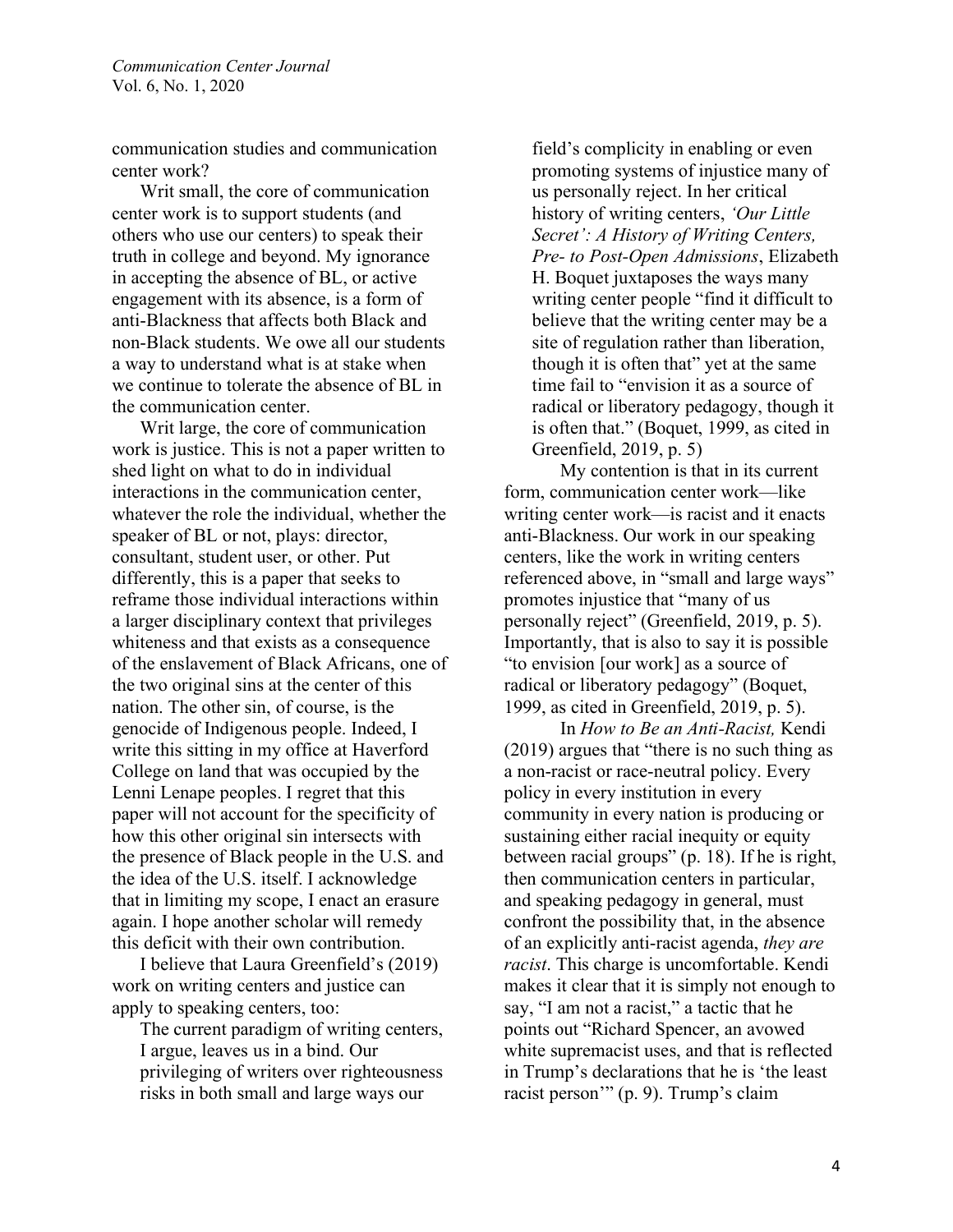contradicts his well-documented characterization of non-whites in racist terms (see Graham et al., 2019). Instead, Kendi argues, it is imperative that one works actively to dismantle racism. Given that, on the whole, our centers' staff, our centers' directors, our readership, and our scholars are overwhelmingly white, our work is incomplete. In the absence of working to dismantle racism in every hire, in every tutor session, in every workshop, in every paper, communication centers and the structures that support them have contributed to upholding racial inequity.

My claim may seem unfair. After all, many communication centers, professional organizations, and indeed this journal itself, made statements in direct support of, and supported action for, the Black Lives Matter movement and the protests that erupted nationally after May 25, 2020 when George Floyd was killed by a Minneapolis police officer. Further, while this special issue makes diversity, equity, and inclusion its centerpiece, any keyword search within its pages shows that this is not the first time these pages have sought to engage the conversation around racism in this country. But we can and must do more. We can and must do better. Where to go from here? I assert here that we start by surfacing the anti-Blackness in our discipline and praxis and engage what Baker-Bell has called "Black Linguistic Justice."

Baker-Bell was a member of the 2020 Conference on College Composition & Communication's (hereafter CCCC) "Special Committee on Composing a CCCC Statement on Anti-Black Racism and Black Linguistic Justice, Or, Why We Cain't Breathe!" The members of this committee in addition to Baker-Bell are Bonnie J. Williams-Farrier, Davena Jackson, Lamar Johnson, Carmen Kynard, and Teaira McMurtry. (See also Turner, 1949, cited in

Smitherton, 2006 for evidence of repeated calls for a reckoning with Black Language). Significantly, the result of their "composing a CCCC statement" is not a statement; it is a set of demands posted on the CCCC website in July 2020. The demands are as follows:

- We DEMAND that:
- 1. teachers stop using academic language and standard English as the accepted communicative norm, which reflects White Mainstream English!
- 2. teachers stop teaching Black students to code-switch! Instead, we must teach Black students about anti-Black linguistic racism and white linguistic supremacy!
- 3. political discussions and praxis center Black Language as teacherresearcher activism for classrooms and communities!
- 4. teachers develop and teach Black Linguistic Consciousness that works to decolonize the mind (and/or) language, unlearn white supremacy, and unravel anti-Black linguistic racism!
- 5. Black dispositions are centered in the research and teaching of Black Language! (CCCC, 2020, para. 4, numeration mine)

The language of "demand" is disruptive and echoes the language of workers' rights and labor strikes. For me, it echoes language used less than a month ago by Black student leaders who led a general student strike here at Haverford College no going to classes, labs, jobs, no business as usual—and delivered a set of demands to the campus administration (see Anderson, 2020). The word "demand" signals disruption. Given the BLM protests in our country over the summer, given the demands made in the CCCC document, given the strike that students just ended at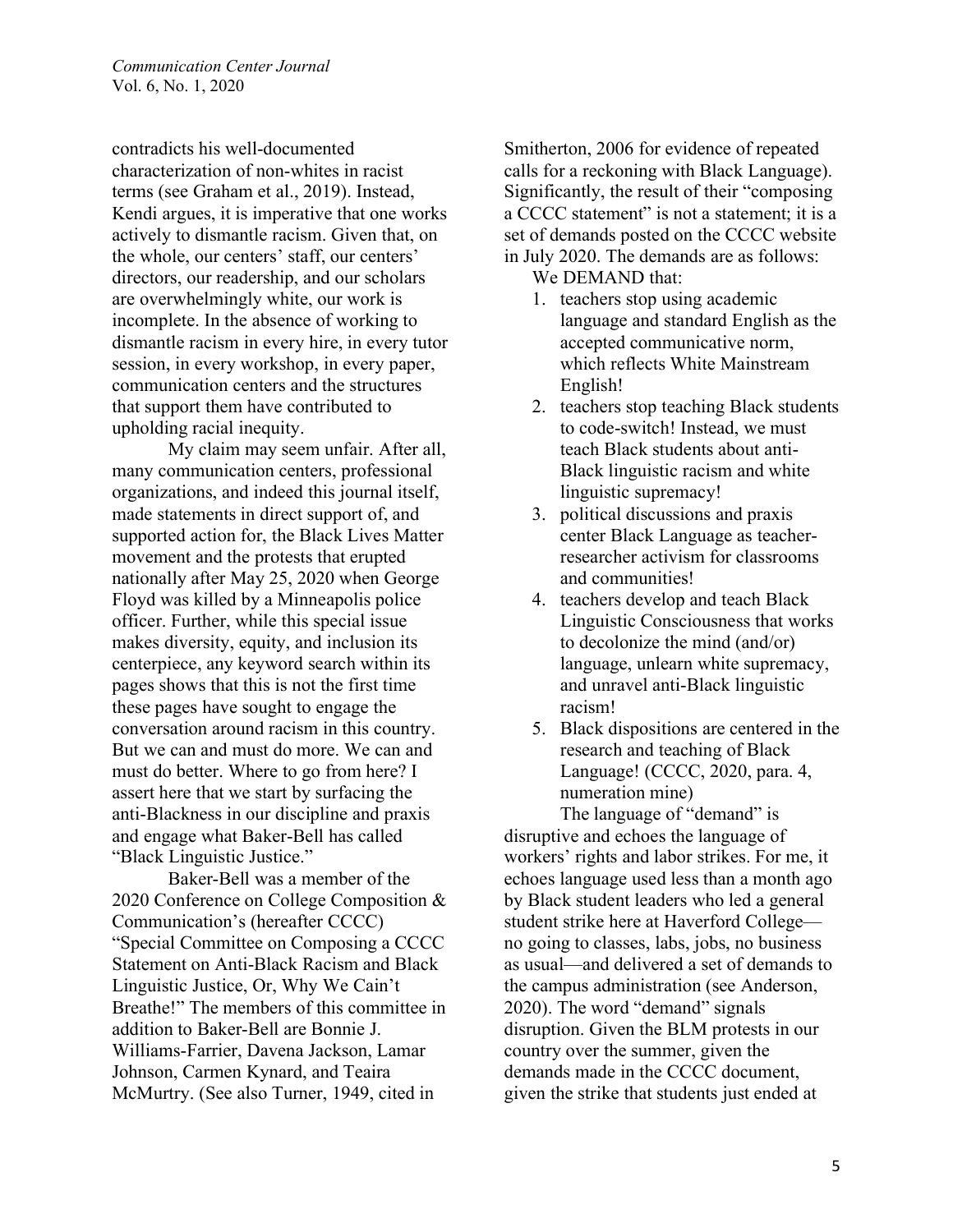Haverford (and that has since spread to Bryn Mawr College and Swarthmore College as of this writing), I write with urgency for education in higher education. Further, given that we just ended a presidential election cycle where 70 million plus Americans voted for what could be argued is an explicitly white supremacist version of America and another 75 million Americans voted for a ticket with a Black and South Asian American woman as Vice President, I write with urgency for our democracy. Fong (2020) argues for the necessity of learning about those moments in American history when anti-Blackness has been confronted, when demands by Black Americans have needed to be faced. He notes that "two of the most important moments of political struggle against racial injustice in America, about which every student getting a liberal arts education ought to learn [are] the antislavery movement of the mid-19th century, and the civil rights movement of the mid-20th" (Fong, 2020, para. 9). If the abolition of slavery and the civil rights movement were two moments that, *in meeting the rightful demands made by and for Black Americans,* brought America closer to the truth of its promised democracy, we may presently be in the midst of a third such moment. Yet the truth is, whether we are or not, disruption is here. We must face it. One thing I learned from the young Black leaders of the Haverford student strike is that disruption can be productive. How can the demands made by the authors of the CCCC statement be disruptive and productive for our work? How can the way we face these demands turn our work explicitly towards justice?

My objective here will not be to meet these demands per se, but to examine what it means to stop "business as usual," to meet the urgency of the moment. My method will be to offer a "reading" of the

CCCC demand statement as a preliminary though necessarily incomplete step towards reckoning with them. The demands are not made to teachers in a particular field: the demands are made to "teachers." I read this as a call on all educators, in all fields, including ours—including me. I write from a place of *becoming*, not of having arrived, and welcome discussion that will fill out the narrative for all of us as we continue to commit to anti-racism in the work we do.

I will use the term racism, but more often will use the term anti-Blackness to expose its particular contours. When I use the term "we," I mean all of us engaged in communication center work, knowing full well that our individual positions, circumstances, and identities impact the work we do in multiple ways.

## **What are the conditions that create a context for racism, and anti-Blackness in particular, in communication studies and communication center work?**

Racism and anti-Blackness are related, but I follow ross (2020; the absent capitalization is theirs) who says that

"racism" fails to fully capture what black people in this country are facing. The right term is "anti-blackness." To be clear, "racism" isn't a meaningless term. But it's a catch-all that can encapsulate anything from black people being denied fair access to mortgage loans, to Asian students being burdened with a "model minority" label. It's not specific. (para. 1-3)

As a dark-skinned, South Asian woman who was a first-generation, low income student, I take ross's use of the "model minority" myth seriously. Here, their reference suggests that someone in my position, someone Asian with a terminal degree and, therefore, a mark of success, can both suffer a particular kind of harm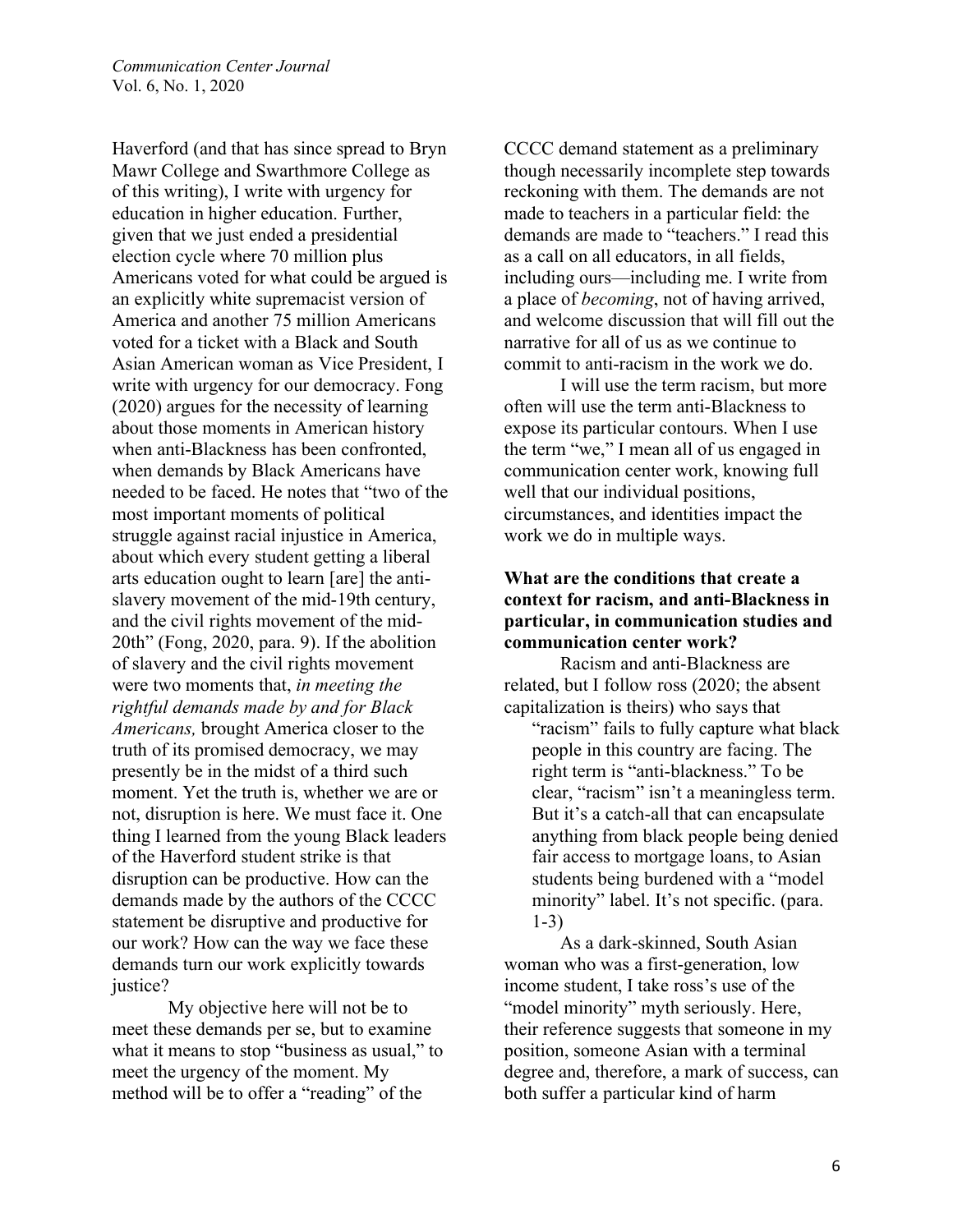(pressure to conform to the model minority myth) and produce a different kind of harm. That is, my presence in the predominantly white spaces of higher education says, 'see, this space isn't all white, there's a brown woman who has worked hard enough and is smart enough to have made it here.' Of course, this dynamic is present outside academia, too.

Indeed, Nikki Haley's comments during the 2020 Republican Convention expose an unspoken anti-Blackness when she, as a South Asian American "child of immigrants" speaks from her experience to announce that America is not racist (CNN broadcast, August 24, 2020). Her point is, how can America be racist if someone like her, someone female and brown, made it? She deploys her position as a South Asian woman with power and success, as a South Asian woman who presumably either did not encounter racism or overcame it, to deny Black Americans' experience of anti-Blackness, the very thing the BLM protests sought to bring to national consciousness. Her presence in white spaces does not simply read as proving racism wrong. It serves as an indictment against Black people who are not present and erases the particular harm that Black Americans endure. Part of the reason Nikki Haley is where she is in life is because she benefits from anti-Blackness. Displaying the marks of success, of access to social goods, as proof that racism does not exist, is a form of anti-Blackness. Her comment reeks of privilege and ignorance.

Avoiding the harms that Black Americans face is an unacknowledged privilege among South Asians like myself. It is a privilege that works in tandem with the model minority myth. I recall that in high school, I was invited to join academic group projects with the popular students, who were also the white and richer students, but not to their parties. Yet when two popular scholarathlete white boys bullied the single Black girl in the "smart kid" classes, I did not stand up for her. I knew where I stood in the racial hierarchy of my high school—and America—and I didn't want the taint of her exclusion to adhere to me. I wish I had done better then. I hope to do better now.

Let me be perfectly clear, then, about my position as a South Asian American woman writing in an academic journal in the field of communication studies vis-à-vis what McCann, Mack, and Self (2020) have called "communication's quest for whiteness" (p. 243). They state that "the proliferation of racialized and otherwise marked bodies appearing on the pages of journals and monographs, as well as within classroom or leadership positions, reify 'regimes of knowing that risk totalizing a field through a zero-point epistemology rooted in the logic of universality'" (p. 245). That is to say, just as Nikki Haley's position in American politics does not prove the absence of racism in America, similarly, my explicit claim of my racialized identity on these pages does not disprove the centrality of "whiteness" to the field of communication studies. Gust Yep writes that "whiteness was, and continues to be, the standard, the ideal, and the norm in communication theory, research, and pedagogy" (2010 as cited in McCann, Mack, and Self, 2020, p. 248). But with the centering of whiteness, there is always an attendant exclusion of blackness.

The centrality of whiteness and its attendant anti-Blackness is at the foundation of American identity. As Asante (2002) notes, "the presence of a large African population in the United States from the inception of the country created, inter alia, a need for the dominant white group to distinguish itself from the black group, on the basis of color, and then permanent servitude" (p. 82). Writing in the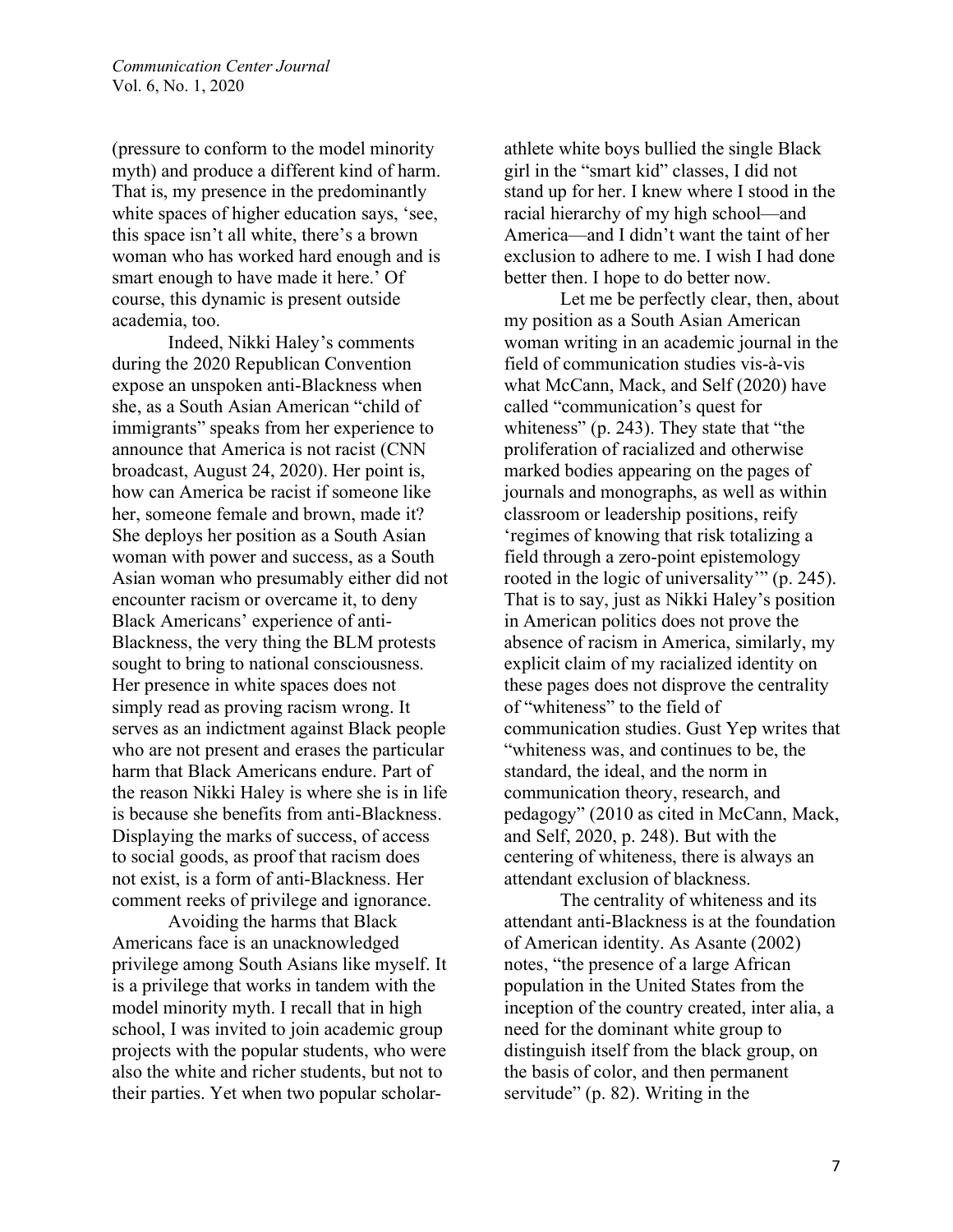introductory essay of *The 1619 Project,* which memorialized the date on which Black Africans were first brought to these lands as enslaved people, Nikole Hannah-Jones (2019) makes a similar point: "No aspect of the country that would be formed here has been untouched by the years of slavery that followed" (p. 1). This presence of anti-Blackness from the inception of the country persists. She says:

[D]espite being violently denied the freedom and justice promised to all, black Americans believed fervently in the American creed. Through centuries of black resistance and protest, we have helped the country live up to its founding ideals. And not only for ourselves—black rights struggles paved the way for every other rights struggle, including women's and gay rights, immigrant and disability rights. Without the idealistic, strenuous and patriotic efforts of black Americans, our democracy today would most likely look very different—it might not be a democracy at all. (p. 16)

Radical change demanded by and for Black Americans may, indeed, be exactly what will once more bring us closer to our ideal as a democracy. I write this after Joe Biden has been certified as the winner of the election in enough states to win the election, but Donald Trump has yet to concede and submit to a peaceful transition of power. The election of 2020 and the summer of Black Lives Matter protest that preceded it have shown that our democracy might not persist as a democracy at all. And, yes, if Greenfield is right, like writing centers, speaking centers *can* serve as agents of justice; they can serve as sites where racial justice can be enacted.

Having established the context for anti-Blackness in communication studies and communication center work, for the

remainder of this paper I will attempt to confront the absence, for the most part, of a theorized, critical engagement with Black Language. Without such a confrontation, the communication center will continue to be a racist space. In what follows, I will engage the demands of the CCCC Black Linguistic Justice Demand statement—preliminarily and incompletely—to help advance the conversation about BL in our field. The particular parts of the demands that connect to communication studies and communication center work are that:

- "teachers stop using academic language and standard English as the accepted communicative norm" (from demand #1)
- "teachers develop and teach Black Linguistic Consciousness" (from demand #4)
- "teachers stop teaching Black" students to code-switch!" (from demand #2)

Each of these demands likely generates its own set of counter-arguments and resistance. I will seek to address those as well.

# **"Teachers stop using academic language and standard English as the accepted communicative norm"**

The writers of the CCCC document demand "teachers [...] stop using academic language and standard English as the accepted communicative norm" (CCCC, 2020). As written, the demand seems unreasonable. It is! As a demand, as a rhetorical act that shares in the history of work stoppage, strike, and the disruption of things as they are, this formulation is effective. As it occupies the first position, it also carries extra power as being read as the most important. Can the writers be serious that teachers stop using WME "as the accepted communicative norm"? Perhaps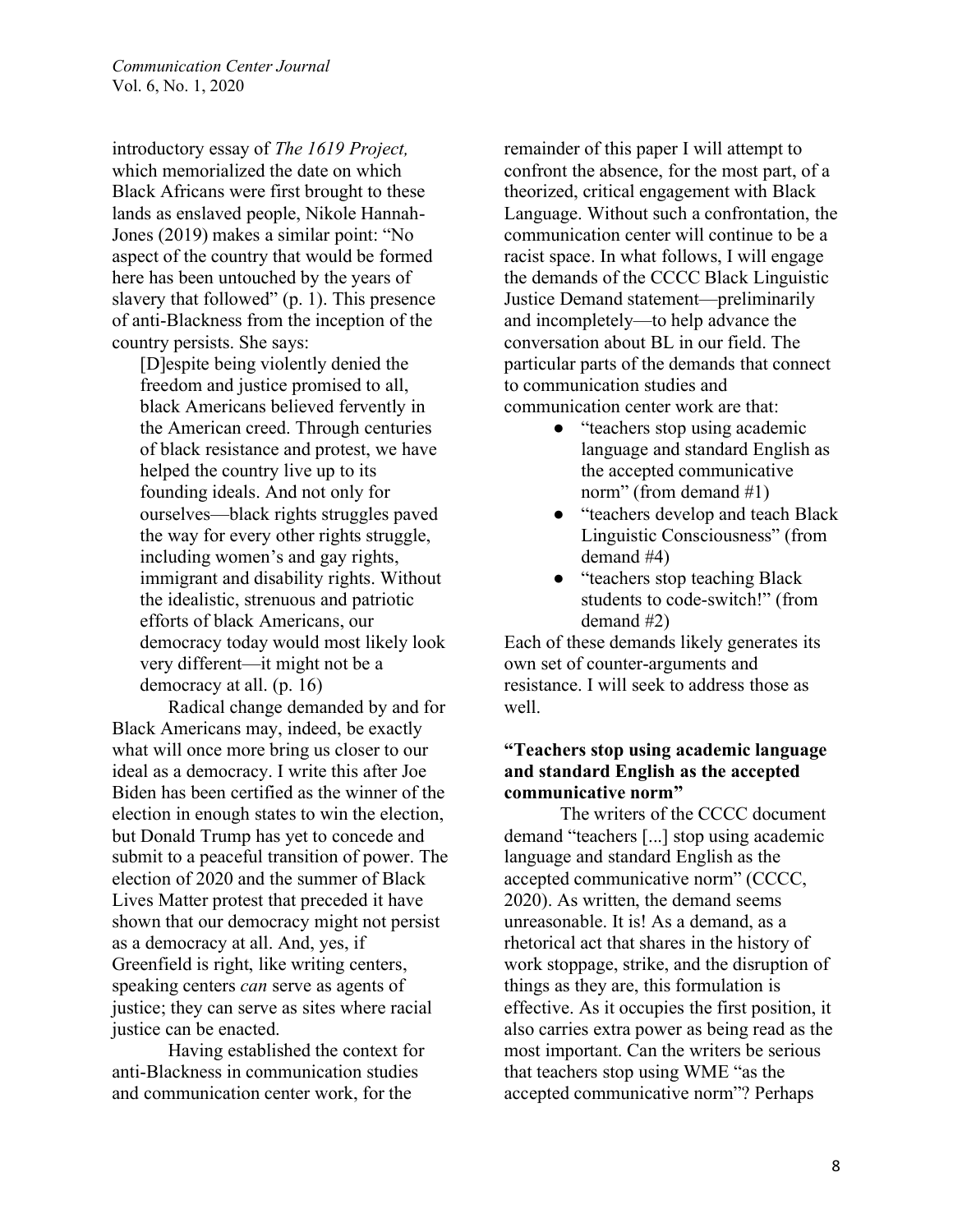they are. The purpose of a demand is to be noticed, to interrupt.

I can imagine at least two different responses to this demand. One is outrage: how can you ask people to stop using a language? Another is shock or surprise that produces an interruption, a break in the frictionless, automatic comprehension that comes from a first read. In this space there exists the possibility of a productive response.

First, demanding that someone stop using the language they are familiar with, that they use automatically, is precisely what is asked of BL speakers when they are expected to produce WME on campus, at work, wherever. The CCCC demand puts readers—however briefly—in the position of having their placidity disrupted. It introduces friction where there may not have been any before. Second, the emphasis on "norm" reveals the privilege of WME being assumed as a frictionless vehicle that enables the communication between people. But it is not frictionless. For those who are speakers of BL, there is, at the very least, friction experienced from conforming to a norm. Worse, there could be a diminishment of their equal personhood. What I am saying is that while I cannot know if the writers of the CCCC document expect its audience to stop speaking WME, I can say that their formulation is canny: It disrupts. It interrupts the centering of WME. And disruption can be productive. In this case, the disruption opens a space and forces a reckoning with, or a recognition of, a heretofore invisible norm. Now, what do we do in the space opened up by disrupting the norm and producing a space for reckoning? The short answer is to explicitly engage with BL and theorize a relationship with it as it relates to communication studies in general and speaking center work specifically.

## **"Teachers develop and teach Black Linguistic Consciousness"**

How do teachers develop and teach BIack Linguistic Consciousness?

I include myself and the work I have done as having been equally lacking in critical engagement with Black Language and absent any idea, really, about Black Linguistic Consciousness. I want to be clear that what I'm discussing here is the absence of theoretical and critical engagement with BL. I am not discussing individual BL speakers per se. I make this distinction to affirm that not all Black Americans speak BL (some are recent immigrants, others speak WME as their only English, etc.). We would do well not to assume that all Blackidentifying students speak BL. BL is an epiphenomenon of the particularities of America's past enslavement of Black people. I am arguing that all Americans, Black or non-Black, would benefit from understanding the particular place that BL occupies in the United States.

My understanding of Black Language has been limited and limiting. I considered BL, a synonym for African American Vernacular English (AAVE), or previously, Ebonics, as a kind of English spoken by Black Americans *in* Black American communities. I recognized that this English showed up (often as cultural appropriation) outside Black communities in entertainment, in popular culture generally—but it did not thrive in the academic world or the professional world for which I thought I was preparing my students. Yet BL scholars have argued for decades that BL is a language worthy in its own right. In fact, the CCCC issued its first statement on the issue in 1974 in the CCCC/NCTE "Students' Right to Their Own Language Resolution." That 1974 statement notes that "the claim that any one dialect is unacceptable amounts to an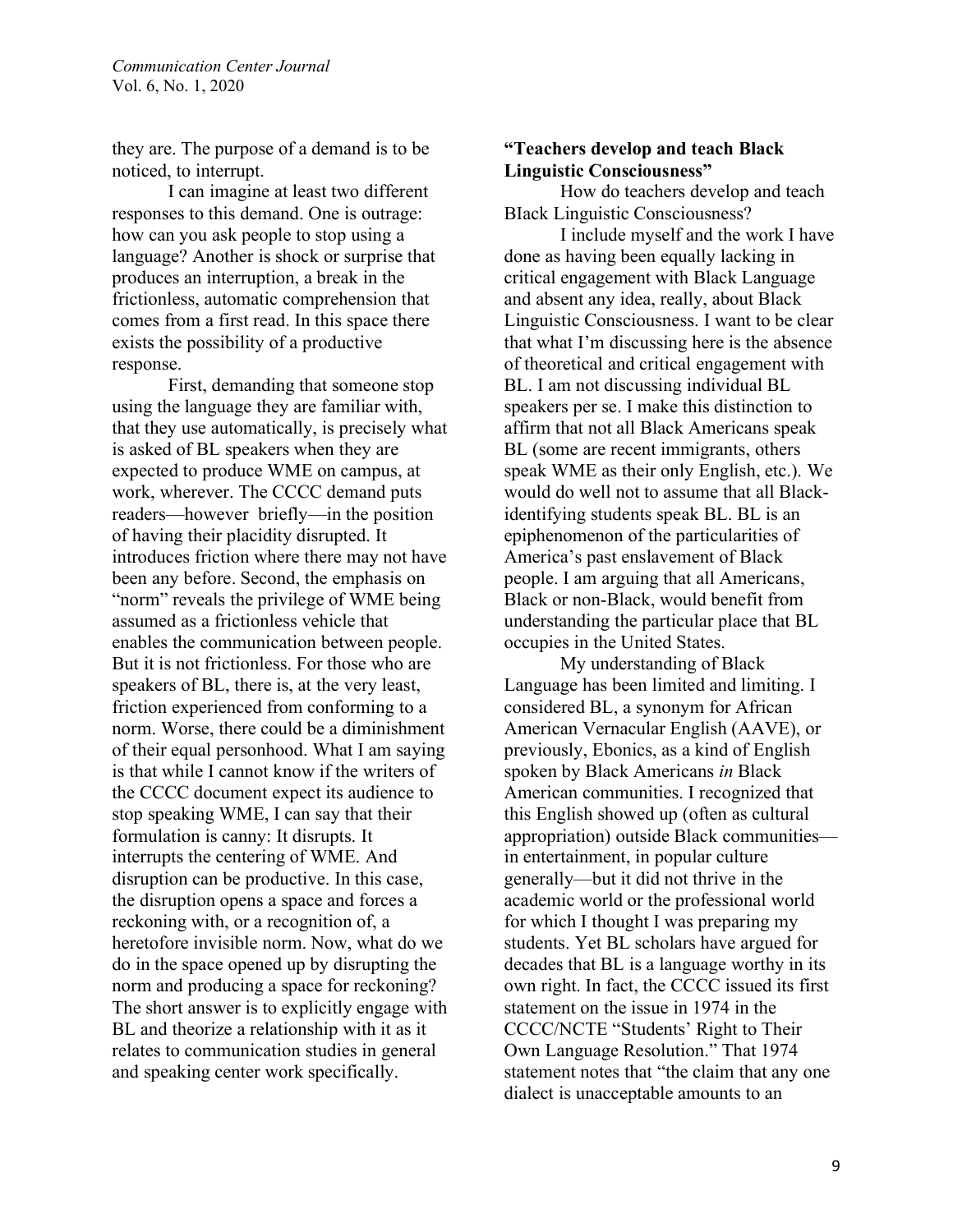attempt of one social group to exert its dominance over another. Such a claim leads to false advice for speakers and writers, and immoral advice for humans" (CCCC, 1974, p. 1).

Following Smitherman (2006) I argue that BL, in its preservation of linguistic connections to the African languages that enslaved people spoke, is a throughline to a past, a record of connection to a past that has otherwise been actively destroyed. In this way, BL has features that not only make it equal to other languages, but make it especially worthy of protection and value, and that this protection and value must accrue to it if we as a nation are to reckon with the fundamental anti-Blackness that is rooted in the nation's inception. I am arguing that BL has a special status that has been ignored too long. We are in a moment that can end this ignorance and we, in communication studies and communication center work, are well positioned to effect this change.

Smitherman (2006) notes that BL comes out of the experience of U.S. slave descendants. "This shared experience has resulted in common speaking styles, systematic patterns of grammar, and common language practices in the Black community" (p. 3). As an immigrant, I have always had access to Gujarati. I have always been allowed to speak it to my family and use it to connect to my extended family, my ancestors. By contrast, African enslaved people were punished, sometimes unto death, for speaking their languages. Enslavers made it a point to separate those who appeared to be able to communicate with one another.

Further, Smitherman (2006) reveals the persistent traces of African languages in English despite efforts to eradicate this connection: "the tote in tote bags, from Kikongo, *tota*, meaning to carry; cola in

Coca-Cola, from Temne, *kola*; banjo from Kimbundu, *mbanza*; banana, from Wolof and Fulani" (p. 3). When these persistent traces extend beyond new vocabulary, the description of those traces reveals an anti-Black bias. As far back as 1949, Turner notes that

The English inter-dental fricative *th* does not exist in Gullah nor in the West African languages... In pronouncing English words containing this sound, both the Gullah speaker and the West African substitute [d] and [t], respectively, for the voiced and voiceless varieties of it. (Turner, 1949, cited in Smitherman, 2006, p. 16)

Here, Turner's description of Gullah and West African speakers' substitution of [d] and [t] for the voiceless "th" can be read as a defense. I argue that the reason he uses this example is because saying "dem" for "them" has been/is used to indicate a Black, racialized way of speaking that is also considered *less than* other ways of speaking English. For example, I substitute an "ah" sound in "tomato" because of my British upbringing. My substitution has never been a signal for my intelligence, or if it has, it has inflated it, not diminished it. My point is, those traces in BL that have preserved a connection to African languages, those traces that connect back to the languages spoken by the first Blacks to be forcibly brought to this country, are a historical record worthy of everyone's attention. These connections to Africa were actively destroyed by enslavers, and are precisely what confirm the importance and value of BL.

I understand that BL, like other languages, will change, that these details I note here may not be what the speakers of BL eventually retain in the future. Some of the changes that BL will reflect will be the result of its exclusion and devaluation.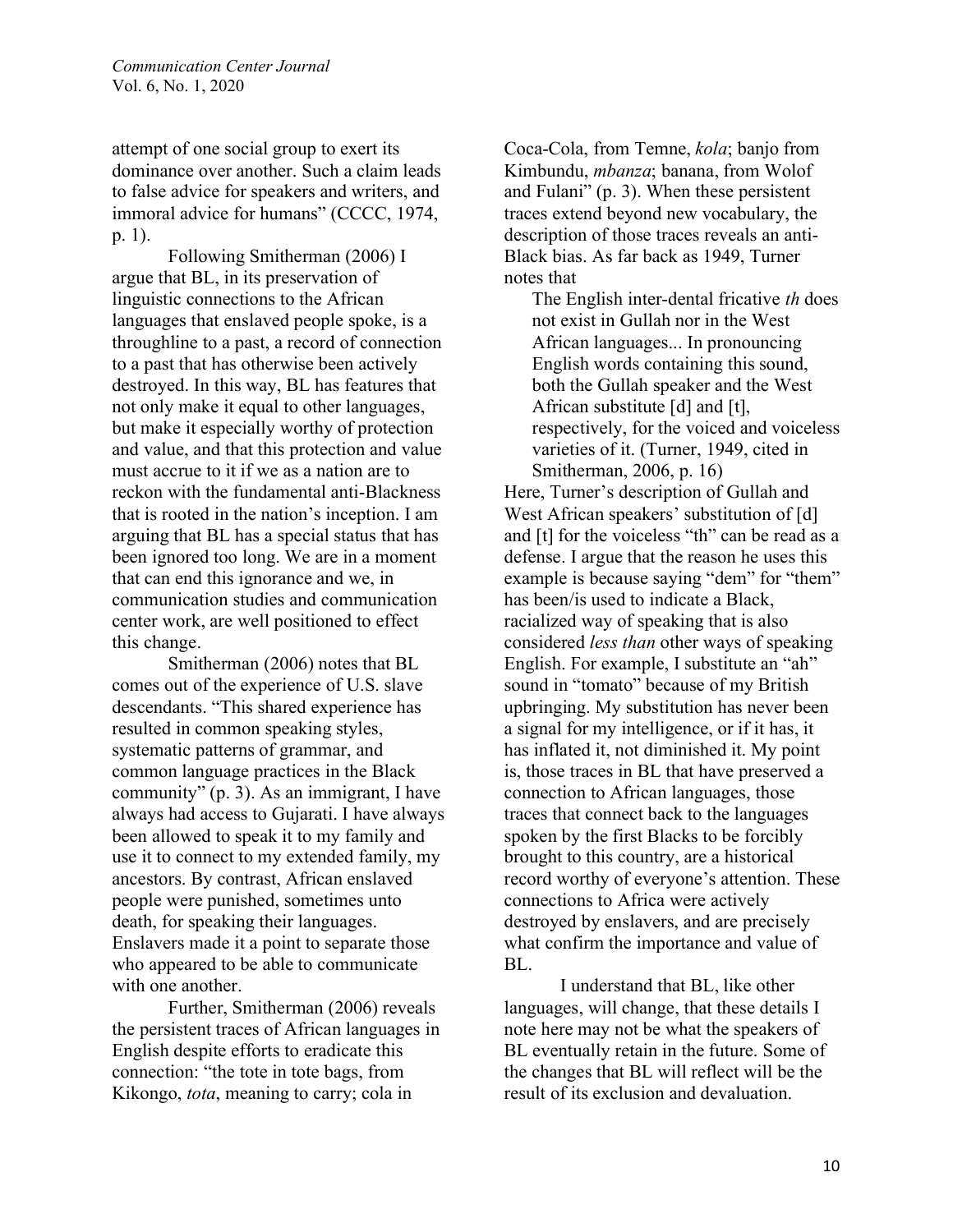Additionally, I do not wish to reduce a rich field to a few details. I offer them here because I believe there is anywhere between easy ignorance (like mine!) and willful indifference to having any consciousness about BL. I am not an expert in BL, but I will venture that does not take an expert to recognize that the facts of BL are worth knowing, and that they are a record of "resistance discourse," (Smitherman, 2006, p. 3) a discourse that we who are charged with supporting all speakers would do well to elevate and rather than exclude. If we take up this charge, we can start doing the work of Black Linguistic Justice.

I myself have not previously taken this charge, or even considered its existence. Until recently, I did not consider what the impact of including an understanding of BL in my communication work could do. But I am aware of what can happen for a student when their experience is not only tolerated, or respected, but deemed worthy of intellectual inquiry and attention. I recall sitting in my first post-colonial literature class in graduate school. As a child educated in England, I grew up learning about "the spice trade" and about India as a place where such trading occurred. It had not occurred to me before that my understanding of "the spice trade" meant I had learned about the East India company, but never about the Indians who sold or grew or transported those spices. Up until that first class, it had never occurred to me that my education had failed me, that it failed to make me aware of the worth of my own experience. I entered graduate school as an aspiring Shakespearean—just as my British education might have predicted. That class on post-colonial literature changed my understanding of my place in the world forever.

This semester, I taught two chapters from Baker-Bell's *Linguistic Justice* (2020) in class. A student reported that he was shocked "that how I speak at home was being talked about in class." I am excited to discover what careful attention to Black Linguistic Justice can do for all my students.

# **Do we "disadvantage" Black students when we raise consciousness about Black Linguistic Justice? Addressing a counterargument**

Writing a position piece for the conservative leaning James G. Martin Center for Academic Renewal, Matthew Stewart (2020) articulates the counterarguments for much of what I say here in "Disadvantaging Black Students with a Demand for 'Linguistic Justice.'" His title masks outrage in the language of concern for Black students. I'll return to outrage later. I have articulated my position that BL deserves special attention. Stewart (2020) argues that BL is excluded because it is "*non*standard," like many other types of Englishes, not because it is "*sub*standard" (para. 10). He makes two moves here. First, he rightfully disagrees with the idea that BL is *less than* in some way. Here, he agrees with Michael Eric Dyson, a critic with whom I doubt Stewart has much other agreement. Dyson notes, "Every conversation about Black speech is a conversation about Black intelligence and ultimately Black humanity" (Dyson, 2009, cited in Baker-Bell, 2020, p. 11). Dyson leaves unsaid the cruel truth that Black Language has been used in the conversation about Black intelligence because BL has been used to signal *lower* intelligence.

The tautology is damning. BL is excluded from education, from academe, because it doesn't belong in educational contexts, and because it is excluded from educational contexts, its absence proves its distance from the signals that indicate a person is educated. Indeed, Stewart (2020)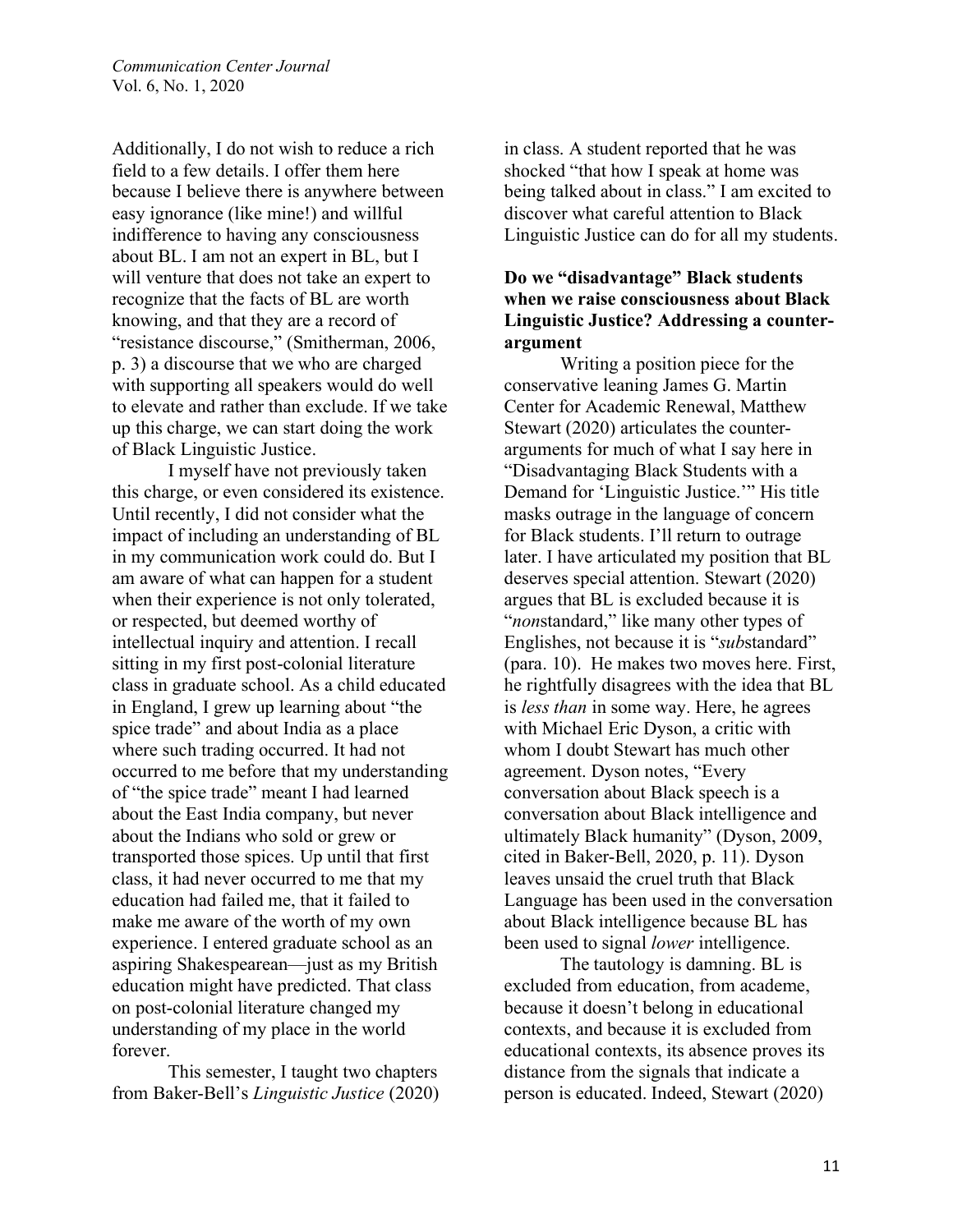states that "one can appreciate that dialects and vernacular usage have long been wrongly associated with a lack of intelligence or taken as signs of coming from an inferior culture. Black English speakers have suffered a particular burden in this regard" (para. 22). He follows, however, with this statement: "But they are hardly alone" (para. 22). This is his second move. He flattens the particular harm endured by Black American speakers of BL to presumably analogous harms suffered by those whose other Englishes keep them from access to social goods. Baker-Bell makes it clear that speakers of BL are not just kept from social goods, they live in mortal danger (2020). Yes, others, like poor whites or Southerners with a drawl, "have long been associated with a lack of intelligence" (Stewart, 2020, para. 22). Still, this taint of a lack of intelligence does not also confirm a basic indifference to violence that can extinguish and kill, a violence with which Black Americans continue to live.

Let me be clear. It is wrong that poor whites are ascribed a lack of intelligence, a lack that is signaled by their non-standard English. I do not question Stewart on that. However, raising their harm in this argument, to draw the reader's attention away from the specific harm that Black Americans face, rhetorically enacts "whatabout-ism." "What-about-ism" enables a deft substitution of attention on one harm to another. Yes, the other harm is wrong. But looking at that other harm in this moment stops further engagement with the specific harm being brought to the reader's attention. What the protests this summer confirmed for non-Blacks, at least (Black Americans never needed confirmation)—is that Black Americans live lives of heightened danger in this country, lives lacking equal justice as human beings. Looking at the harm that poor whites face (one of the examples that

Stewart uses) does not help us reckon with the harm that Black Americans face. Worse, it permits a collective denial that enables such violence to persist.

In case the charge of collective denial seems abstract to the work of communication centers, I'd like to address the denial about the perceived inferiority of speakers of BL in the tutor/student relationship. The example that follows comes from writing center research, but I would venture the findings hold for speaking centers, too. The differential attitudes toward Black students—when they speak in a non-standard way—and English Language Learners—when they speak in a nonstandard way—underscores why Stewart's efforts to eliminate the taint of the substandard to BL is wrong. In her study of tutor attitudes towards errors in writing, Wilson (2011) found that

AAL [African American Language, or BL] markers became indicators of some fundamental flaw in the writer. For example, in the survey, tutors wrote of AAL sentences, "This sounds like a two year old talking," and "This sentence appears childish and unprofessional." In contrast, when respondents sensed the writer was an English Language Learner (ELL), both faculty members and students were forgiving of any deviation from Edited American English (EAE). Clearly the issue was not simply with the English used, but the individuals associated with that English variety. (p. 178)

Speakers of BL don't just speak nonstandard English, their nonstandard English carries a burden that diminishes their humanity. Wilson goes as far as to say that BL's "stigmatization has been proven so often that further research would seem to be moot at this point"  $(p. 180)$ .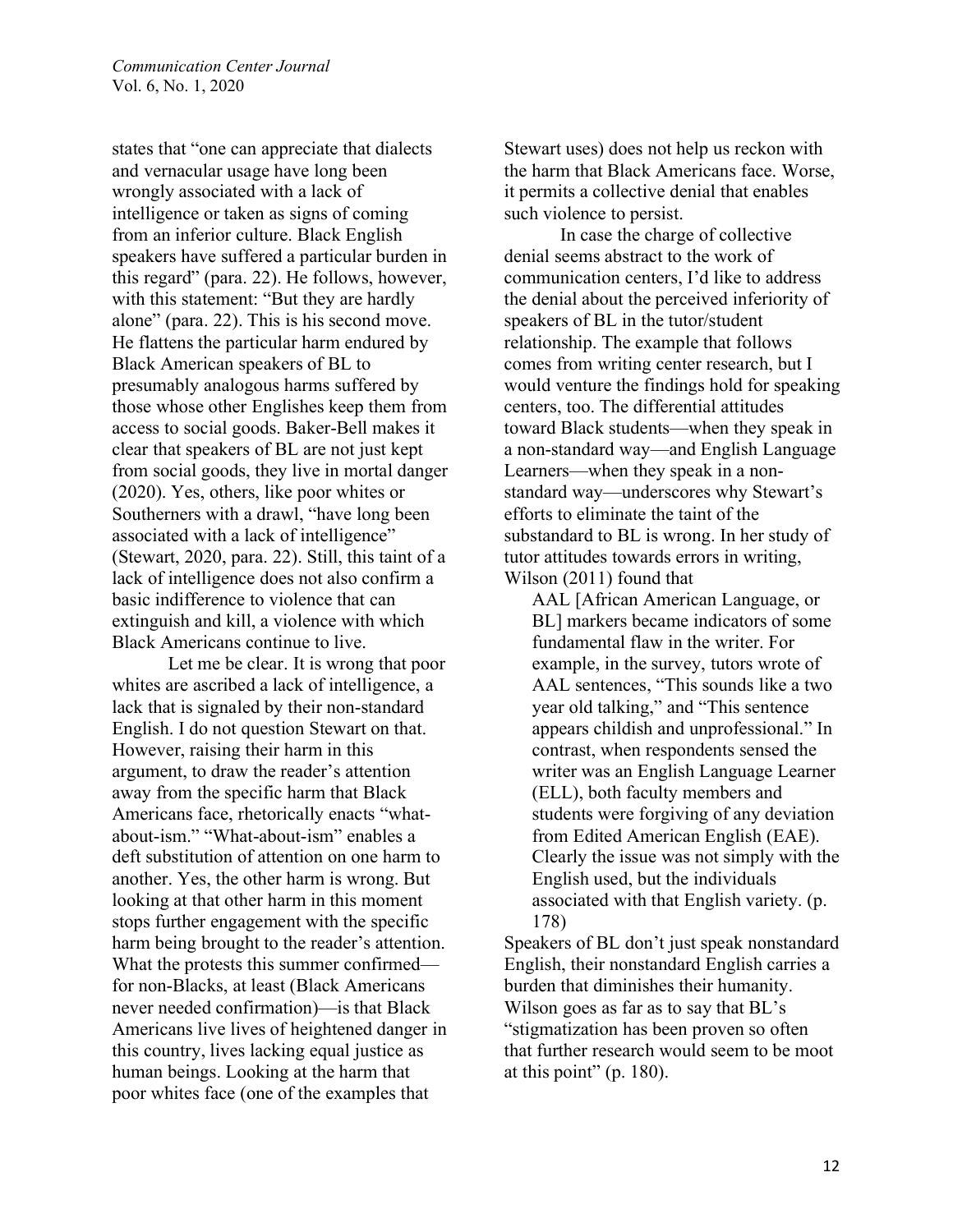The analog, of course, expecting WME in a written academic paper, is very similar to expecting WME in an oral presentation in the communication center. The comparison is not exact, however—and the difference is worth noting. In a writing appointment, whatever your manner of speaking, what is written on the page is the object that receives the "treatment" provided by the student-educator in the writing center. There is some space between the physical person and what is on the page. Further, the time that the tutor takes to read the paper (if the practice is to read during the meeting) creates a distance between the paper that seeks improvement and the writer who wrote it.

Cuny (2018) calls for "connecting with speakers nonverbally and verbally when they [enter] our main door" (p. 41). It is reasonable to make the space of the communication center feel comfortable and friendly. Yet this desire for comfort and friendliness is not neutral. I want to be clear that I am not advocating for a change to this recommendation that speakers be greeted, but to examine what is at stake when they are. After all, a greeting calls for an answer. For the Black student who has multiple forms of English fluency, that student has to engage in a speech act immediately. They have to decide how they will answer the greeting. As soon as they do, they have to make the decision to conform to the expectations of WME or delay conforming with a non-verbal response. The stress of the engagement is immediate. Or, the use of WME is so internalized that its use is automatic. In either case, BL will most likely be absent.

Engaging in friendly conversation can, for Black students who speak BL, require a quick decision, conscious or conditioned, to conform to the prevailing norms of WME. This decision will impact the kind of language the student will use in their presentation. After all, when we seek to support "effective presentation skills," we do not often expose these skills as consistent with and upholding WME. We will not notice that BL is absent. We will not know that we contributed to its absence.

### **"Teachers stop teaching Black students to code-switch!"**

Do teachers teach students to "codeswitch"? If they do, why should they stop?

The claim that Black students "who do not learn Standard English will be at a disadvantage" (Stewart, 2020, para. 13) once again depends on centering WME as the norm. I have already discussed this penchant for centering. But there is more. I would argue that Black and non-Black students are at a disadvantage when the "norm"-ing of WME and the exclusion of BL are accepted and ignored. There is something important to be gained by students leaving our campuses with a fuller, more critical understanding of what it means to speak WME —or choose not to—*and* to include a critical engagement with BL in the discussion about WME. Stewart's argument depends on understanding WME as a fixed entity. But all language changes. Frankly, as a nation, as a discipline, as practitioners who teach speech in our centers and classrooms, we have not committed to critically examining the norming of WME *with* an attendant attention to critically engaging BL. What could it mean for our BL speakers to have their language be deemed worthy of inquiry and engagement? What would it contribute to an understanding of the fuller story of America for all students, for the discipline, to acknowledge the importance of BL? The "slippage of instruction" that Stewart fears is possible only if we fail to engage the questions above.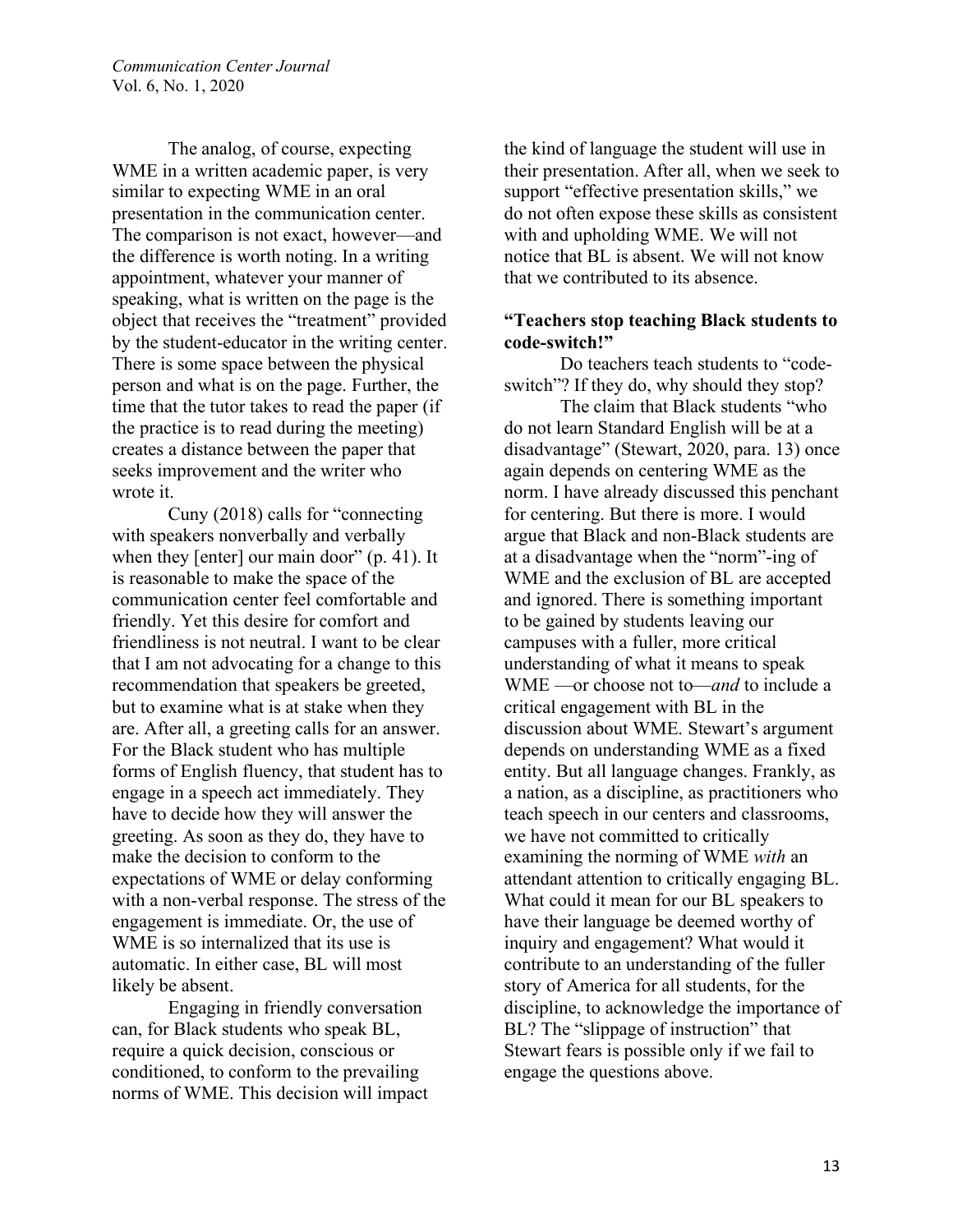Kendi (2019) defines an assimilationist as "one who is expressing the racist idea that a racial group is culturally or behaviorally inferior and is supporting cultural or behavioral enrichment programs to develop that racial group" (p. 24). Most of us involved in communication center work, myself included, can easily state that they do not express "the racist idea that a racial group is culturally or behaviorally inferior." However, to what extent does communication center pedagogy support "cultural or behavioral enrichment programs to develop that racial group"? Here I wish to consider that when we support "effective speaking skills" independent of engaging Black Linguistic Justice, we contribute to an assimilationist practice. Of course, it goes almost without saying that the one way WME is democratizing is that it assimilates all languages that are not it—the Spanish, the accented English, the other primary languages that speakers who come to the threshold of the communication center bring with them. Those other forms of assimilation are beyond the scope of this paper.

In *Difference Matters*, Brenda J. Allen (2011) explains that "to 'fit into' dominant contexts, members of nondominant groups may engage in *code switching*, or adapting their speech to standard English-speaking norms. When nondominant group members do not adapt, power dynamics can become visible" (p. 36). What's important to note is that the power dynamic is almost always unidirectional. The codes being switched between are not equal, they are hierarchical. The psychic cost is paid by the nondominant group member. Allen continues, "most organization members accept dominant ideologies and enact/reproduce them in everyday interactions until they become so embedded that they are invisible,

and taken for granted" (p. 36). From Allen's statement that dominant ideologies become "invisible," I seek to make visible how this domination occurs in communication center praxis.

I have been aware of code-switching and, indeed, practice it myself when I talk one way to my immigrant parents and another when I speak on campus in my professional life. I concede that "codeswitching" itself may be an inadequate term when describing what speakers of BL do. (See Young, 2010 for a discussion of "codemeshing" instead.) In my classroom practice, I am explicit and transparent with my students who enter the classroom from language backgrounds that differ from WME. I tell them that our world does not yet accept our different ways of speaking as equal, but that this way, this academic way, has been the standard code of power. I believed that having access to this code conferred power and that the more this code was democratized and made available to people of color, the less it could be called a white code. I felt I was following Lisa Delpit's (1995) recommendation in her now classic book *Other People's Children* that the "codes of power" (p. xvi) be made available to Black students, and immigrant students, and poor students, and anyone who does not arrive at school speaking WME. I also felt that giving students access to learn the code and to give them the choice to use it or not later—after my class, outside my class—gave them agency. My attitude towards WME—as a necessary, interim step, towards increased agency—meant that I ignored the privileged position of WME. I transferred this perspective to my communication center work.

I think what might be necessary is radical transparency. On the one hand, Stewart (2020) assumes that teaching codeswitching will disadvantage BL speakers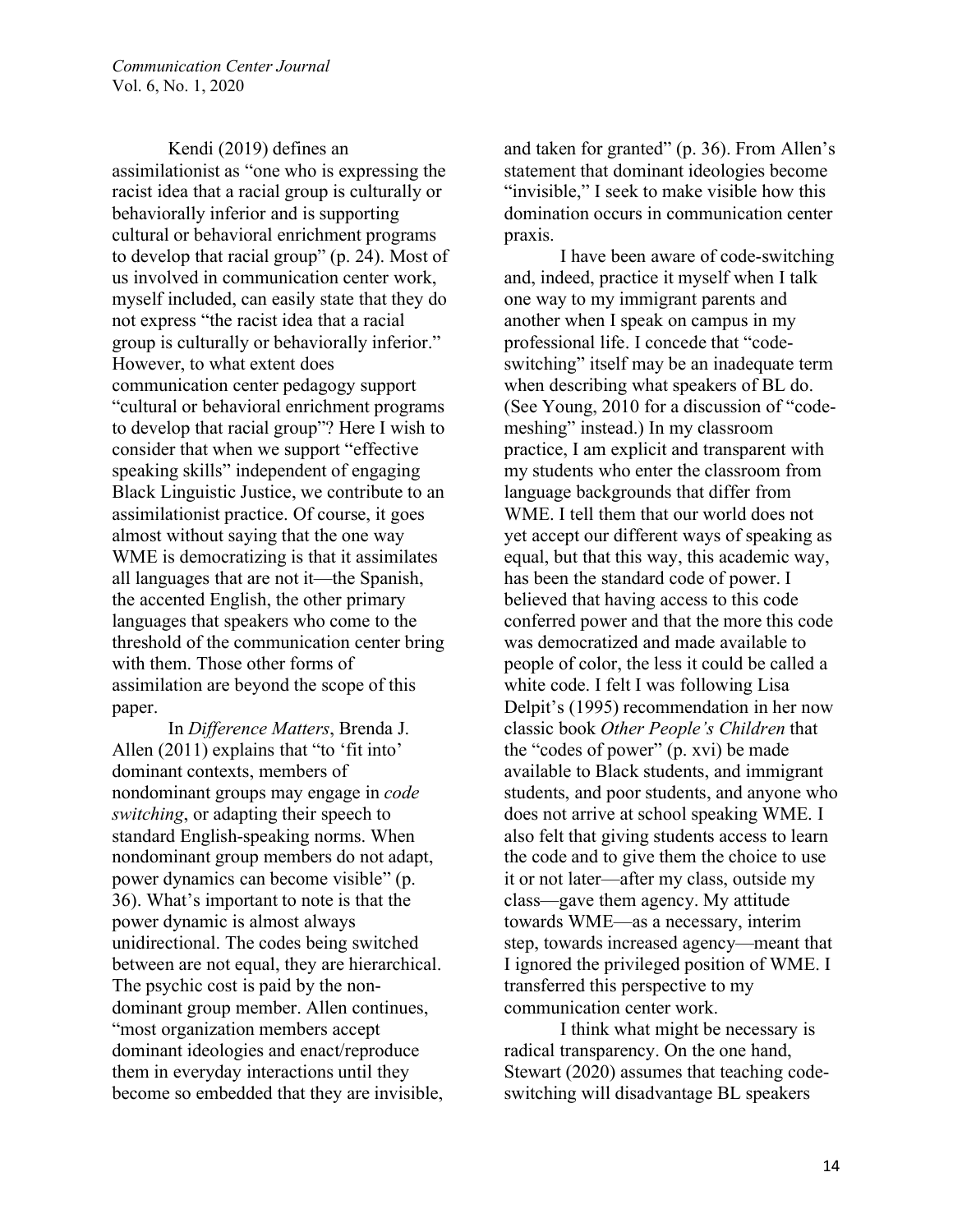when they enter a world that expects WME. He assumes that of the readers of the CCCC statement, "a substantial percentage will remain on their current instructional track, which is essentially progressive by ordinary, non-woke standards. That is, they will continue to recognize the viability of Black English in black students' lives but retain their belief that all students benefit from learning Standard English" (para. 20). On the other hand, the authors of the CCCC statement demand that "teachers stop teaching Black students to code-switch." There is a narrow but necessary and productive path between these two positions. If we recognize the viability of BL without inviting it inside our classrooms and into our centers, we will persist in centering WME.

I believe that we don't yet know what the result might be of authentically engaging Black Linguistic Justice and making our students and campuses aware of what it means that WME has been centered, what it means to know the value and special place that BL holds in our understanding of America. As I said at the beginning of this paper, my goal is not to make prescriptions for individual tutor/student interactions. My goal is to invite an engagement with the ideas with which the writers of the CCCC demand statement are asking us to reckon.

Still, I offer one caveat to illustrate how easily our practice in speaker centers might exclude BL. Cuny (2018) argues for the importance of "taking a *guide from the side* perspective" (p. 40) to facilitate learning in the speaking center. I agree that this will continue to be an important element. However, if we are to truly embrace Black Linguistic Justice, we will likely also have to mobilize the power of the speaking center as a place for radical change and justice as Greenfield suggests. This may mean that directors and staff engage in difficult conversations, conversations that

our tutors should not feel obliged to have alone (K. Lindgren, personal communication, November 5, 2020).

#### **Conclusion**

I'm writing these final words shortly after the world learned that Chadwick Boseman, the actor who played the title role in the blockbuster film *Black Panther,* had died of colon cancer. He was asked in an interview why he pushed to have his character speak with an African accent. He said:

*There's no way he would speak with a European accent. If I did that, I would be conveying a white supremacist idea of what being educated is* and what being royal or presidential is. Because it's not just about him running around fighting. He's the ruler of a nation. And if he's the ruler of a nation, he has to speak to his people. He has to galvanize his people. And there's no way I could speak to my people, who have never been conquered by Europeans, with a European voice. (Guglielmo, 2020, para. 28-30, italics mine)

Boseman, in his acting choice to speak with a specifically African accent, was enacting Black Linguistic Justice. He understood the importance of hearing African sounds in an American movie. He understood that such a choice could command respect and be heard by Black children in America, and that this would make a difference to them. Boseman wanted America to hear Black intelligence, Black leadership, in a voice that was not WME.

I began this paper with a reference to the lie that Baker-Bell exposes: that speaking WME confers respect on Black bodies. Just yesterday, on November 21, 2020, on Fox News, Tucker Carlson criticized reporting by MSNBC contributor and PBS White House correspondent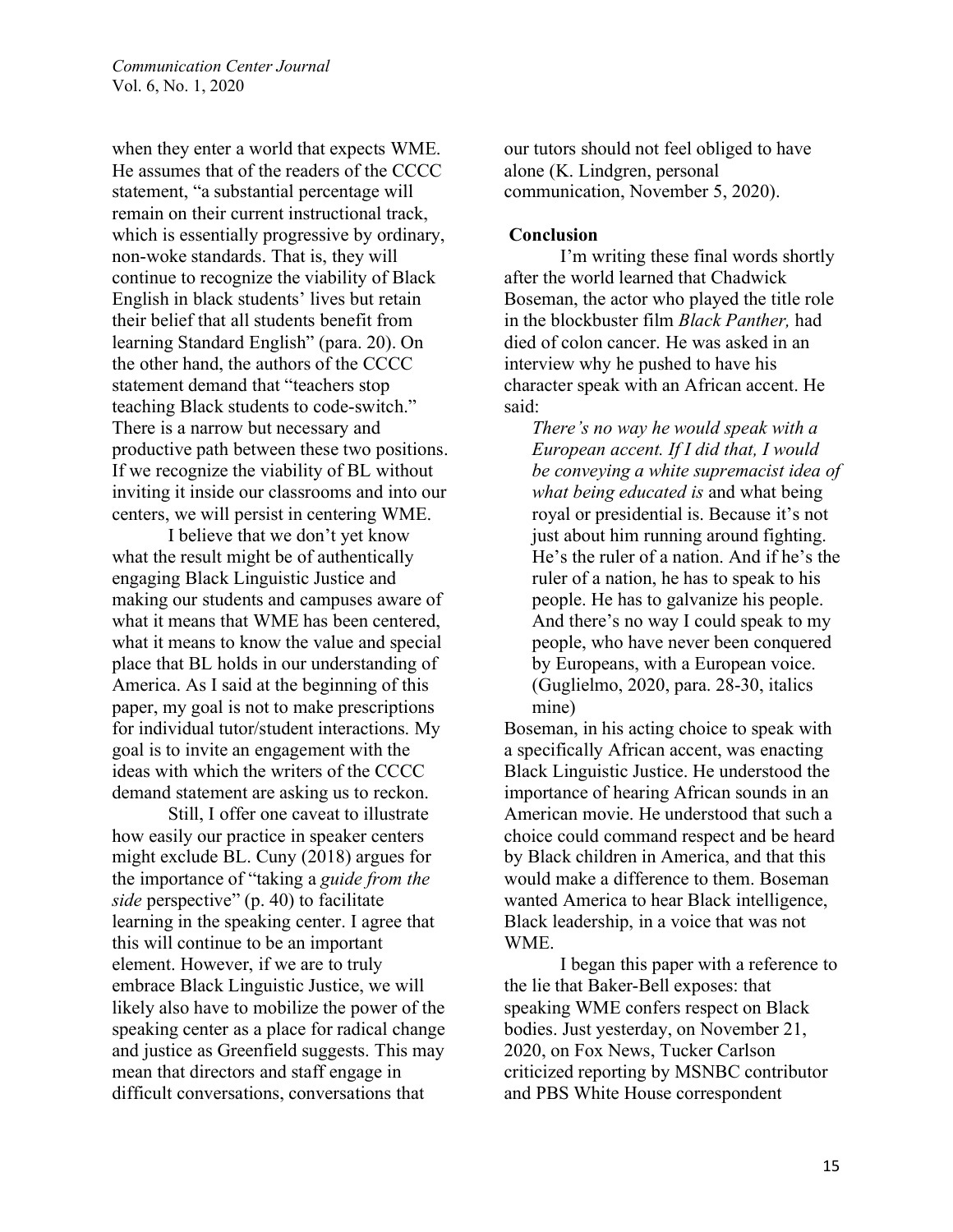Yamiche Alcindor, a Black-appearing woman, by attacking her as a "correspondent who can't speak in a grammatically correct sentence" (Welk, 2020, para. 4). After watching the clip of Alcindor's reporting and reading a transcript of it, I was unable to locate any grammatical errors. However, I would argue that the presence or absence of grammatical errors is beside the point. Carlson, in his insult, depends on an assumed conflation between Black speakers, BL, and the stigmatization of BL. That is, he knows that his audience assumes that Black-appearing speakers use BL. He also knows that they share his assumption that BL indicates lower intelligence, less humanity, and that this subhumanness means that Black Americans, and their ideas, their intelligence, their basic humanity, can be dismissed. His comments are a disgrace.

Toni Morrison (2019) said that "the function, the very serious function of racism is distraction. It keeps you from doing your work" (para. 6). What is the work of the communication center when there is so much anti-Blackness and racism in our world? I don't imagine that my suggestions above will stop police killings of Black people in this country. However, Black Linguistic Justice demands that we become protectors and value-ers of Black Language, not another space where it is excluded without thought, and where its *absence* has otherwise been expected, even demanded. The devaluation of BL is everywhere, even when BL is not present but simply assumed to be so because of the appearance of the speaker! Here, our work in communication centers can make a difference. We can interrupt such devaluation with respect towards and inquiry into BL. We can, and we must.

#### **References**

- Allen, B. J. (2011)*. Difference matters: Communicating social identity* (2nd ed.). Waveland Press.
- Anderson, G. (2020, November 13). Haverford College students end strike. *Inside Higher Ed*. https://www.insidehighered.com/quickta kes/2020/11/13/haverford-collegestudents-end-strike
- Asante, M. K. (2002). Language and agency in the transformation of American identity. In W. F. Eadie & P. E. Nelson (Eds.), *The changing conversation in America: Lectures from the Smithsonian*  (pp. 77–89). Sage.

http://doi.org/10.4135/9781452229195

- Baker-Bell, A. (2020). *Linguistic justice: Black language, literacy, identity, and pedagogy*. Routledge.
- Conference on College Composition & Communication. (1974). Students' right to their own language. *College Composition and Communication, 25*(3). https://prod-nctecdn.azureedge.net/nctefiles/groups/cccc/ newsrtol.pdf
- Conference on College Composition & Communication. (2020, July). *This ain't another statement! This is a demand for black linguistic justice!* https://cccc.ncte.org/cccc/demand-forblack-linguistic-justice
- Cuny, K. M. (2018). A case study of outside events verses the thriving speaking center. *Communication Center Journal, 4*(1), 39–47. http://libjournal.uncg.edu/ccj/article/vie w/1728
- Delpit, L. (1995). *Other people's children: Cultural conflict in the classroom.* New Press.
- Fong, B. Y. (2020, November 18). Teaching racial justice isn't racial justice. *New*